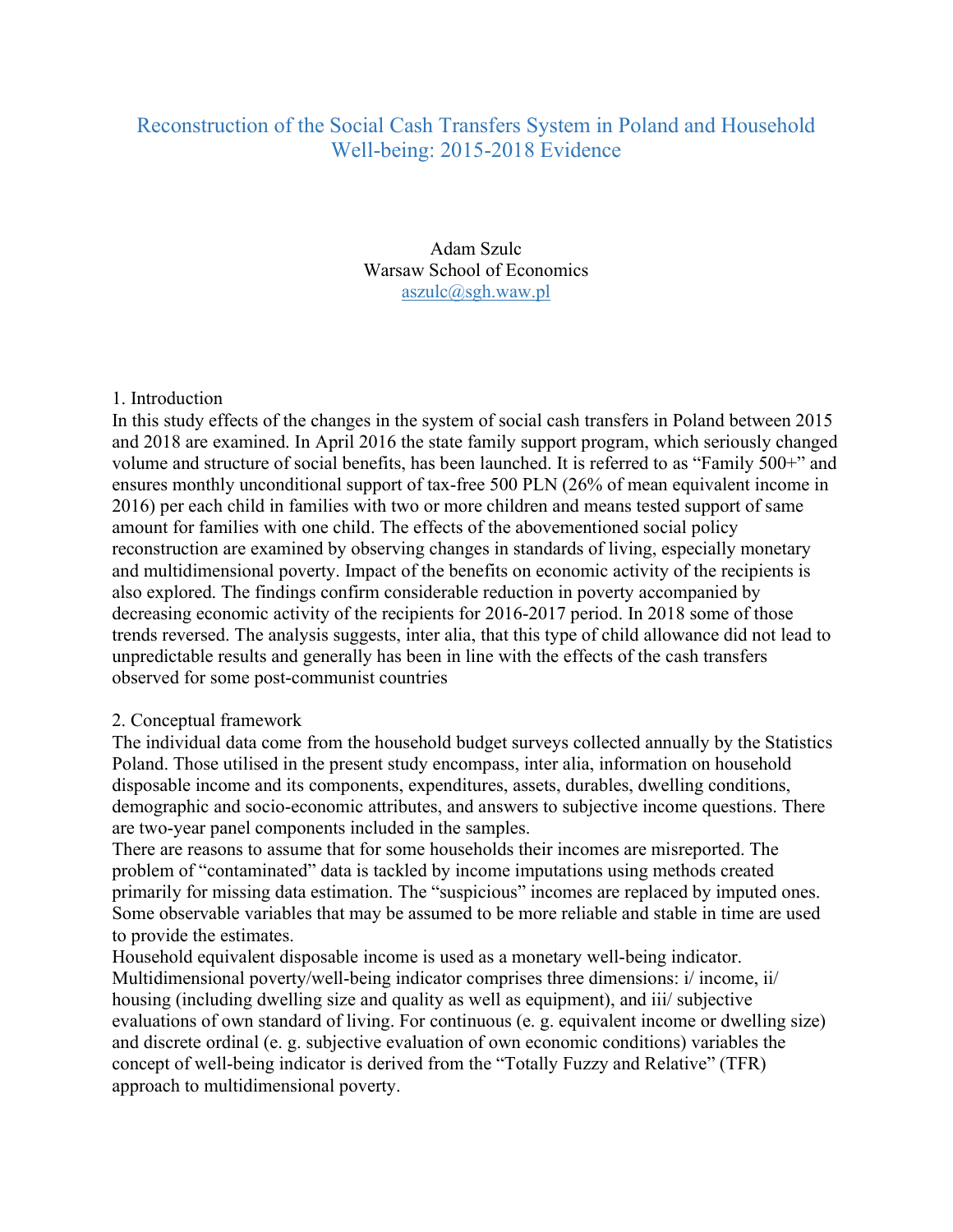The final effect of the transfers are gauged by comparing actual poverty indices (incidence and depth) and pre-transfer. Moreover, elasticity of the effect with respect to poverty threshold is evaluated using graphical methods. The calculations are also performed using imputed incomes. Static evaluation of the transfers is supplemented by dynamic one aimed at answering two questions: how well the non-poor are protected from falling into poverty and to what extent transfers allow the poor to leave the poverty zone.

Finally, impact of the transfers on mean well-being and economic activity is assessed. It is also performed in a static and a dynamic version. The static one is based on two treatment effect evaluation methods: matching estimation and inverse probability weighted regression adjustment (IPWRA). In a dynamic approach changes in outcome variables of interest are regressed on changes in transfers using two year panels.

## 3. General review of the social benefits in Poland: descriptive statistics

Distribution of the social transfers is explored by means of concentration curves and coefficients. They are estimated for family and for remaining types of benefits, applying ranking people, by equivalent income and by multidimensional well-being. At lower ranges of distribution 'other benefits' are more "pro-poor" than family ones, as the latter are only partly means tested. All concentration coefficients are negative but absolute values for family allowances dropped considerably in 2016.

## 4. Impact of the transfers on incidence and depth of the poverty

Comparisons of actual and simulated indices of poverty lead to two general conclusions: i/ impact of the transfers increased sharply in 2016 and then in 2017, ii/ the lower poverty line, the stronger impact. For multidimensional poverty changes in indices were predicted conditionally on changes in income. To check the bias resulting from the data errors identical estimates were obtained for corrected (imputed) incomes. In that case transfer effects appeared to be stronger. It may be assumed that due to removing some "fake poor" from the sample (more precisely: moving them to higher ranges of the distribution) those estimates of the effects are more reliable. In estimation of promotion and protection effects two types of those changes are considered: i/ removing all social benefits, ii/ leaving them unchanged in succeeding year. Most of the protection/promotion effects are positive and they are stronger for the first type of simulation. Removing all benefits would result in stronger decline of protection/promotion than if there had been no change in benefits between years under comparison. This is especially true when poverty line is set at first decile. Effects for multidimensional poverty are stronger than those for income poverty.

### 5. Changes following the cash transfers

Household responses to receiving this type of cash transfer are investigated, by means of univariate and multivariate analyses, using two year panel data. Not surprisingly, increases in the transfers' volume resulted in reduction of economic activity of the recipients, especially in first two years of Family 500+ running. In 2018 this trend reversed. This resulted also in lower than might be expected increases of the well-being due to receiving the transfers, although the analysis based on regression models and on estimates of treatment effect did not provide univocal conclusions. The only robust result is a strong and negative impact of the benefits, of any type, on employment and self-employment incomes. Impact on the total incomes is also negative when the set of control variables is applied, however evaluation of its intensity vary